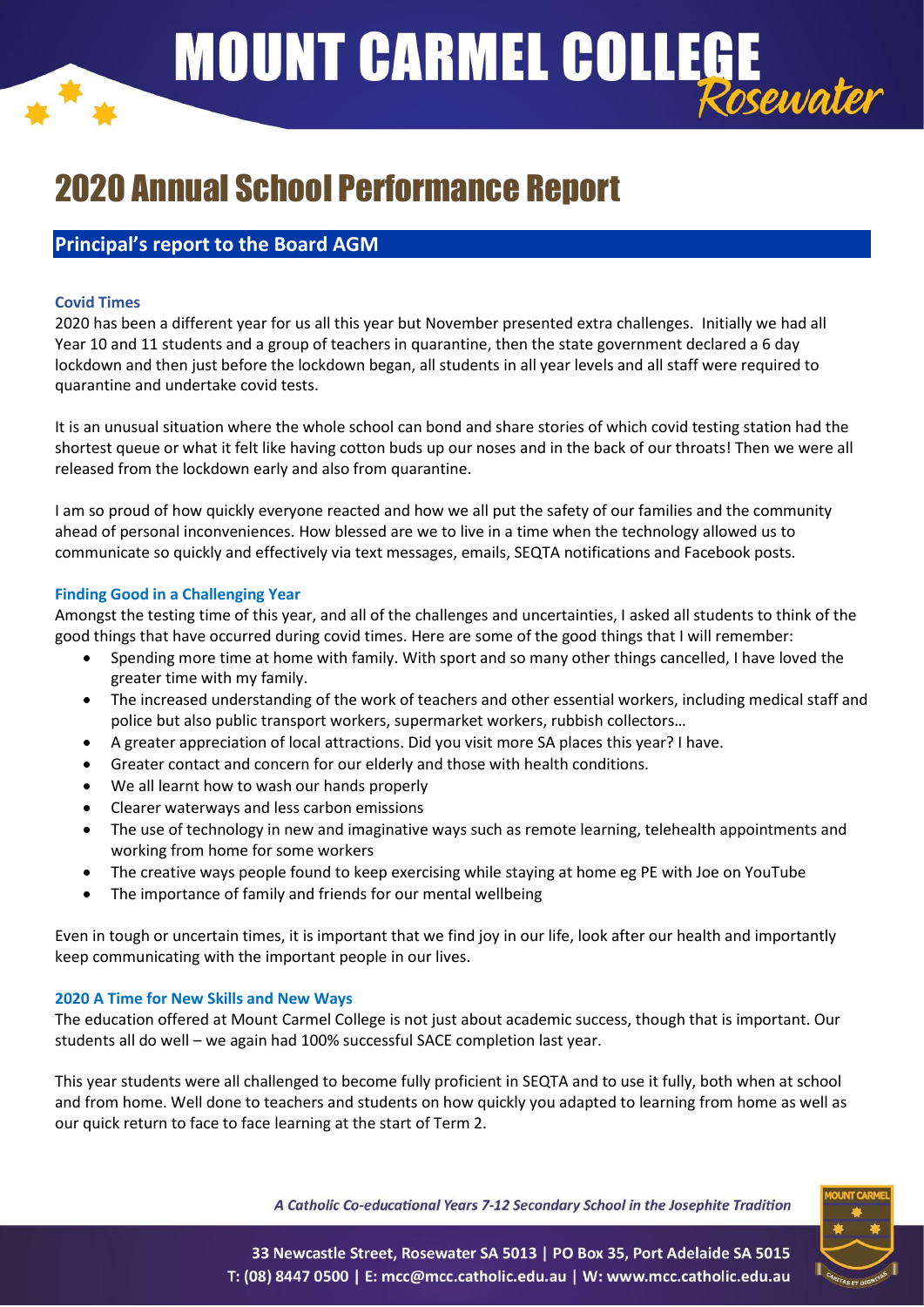School is about much more than academic results. I hope you seize the many opportunities to be involved in the range of curriculum extension activities available through the College. Whilst events such as the Performing Arts Concert, the Pedal Prix and the Josephite Exchange could not occur, we were fortunate to have still been able to have a number of events including Mary MacKillop Day, Sports Day, Open Day, the Senior Formal, the Year 12 Graduation and Year 10 boys were involved in the Power to End Violence program, which is aimed at promoting safe and respectful relationships. In other cases, events were adapted such as the Vinnies Sleepout which was done as an at-home event.

#### **Exciting Future Developments**

This year has seen the start of two very exciting developments for the College.

The first is the unification of Our Lady of Mount Carmel Parish School with us to form Mount Carmel College R-12 from the start of 2022.

In another major development, we were delighted when it was announced that we had been successful in the bid for the technical college in the western suburbs. The college is called the Western Technical College (WTC) and the Rosewater Trade Training Centre was re-branded late in 2020. The Western Technical College will offer all of the current course plus electronics, electrotechnology, automotive servicing, Engineering-Production Technology and Information, Digital Media and Technology.

#### **Thanks**

I acknowledge and thank the various Student Leadership Representatives from across the College and especially our College Captains Isaac Hayward and Alyssa Ly, who were ably supported by Krishna Shaji and our other senior leaders.

My thanks also to the very dedicated teaching and non-teaching staff of Mount Carmel College, who commit themselves fully to the success of all students.

Some staff are leaving our community at the end of this year. We thank teachers Ms Tavolaro, Mrs Newstead and Mr Bonini for their contributions to our students and our community and wish them well in their future teaching careers. We wish Ms Chapman all the best as she completes her SportsReady Traineeship.

To all of our students, families and staff I wish you the love, peace and happiness that the true meaning of Christmas brings, as we celebrate the birth of Jesus, albeit perhaps in slightly different ways, without Carols by Candlelight and with attendance limits placed on churches. The birth of Jesus brought joy and hope to the world and we are all called to do the same.

Who knows what next year holds for us as a community or for the broader world but we know that together we can support each other and help each other, to not just make it through the difficult times, but to thrive and find joy in new ways. Well done everyone on a very successful year in so many ways.

John Konopka PRINCIPAL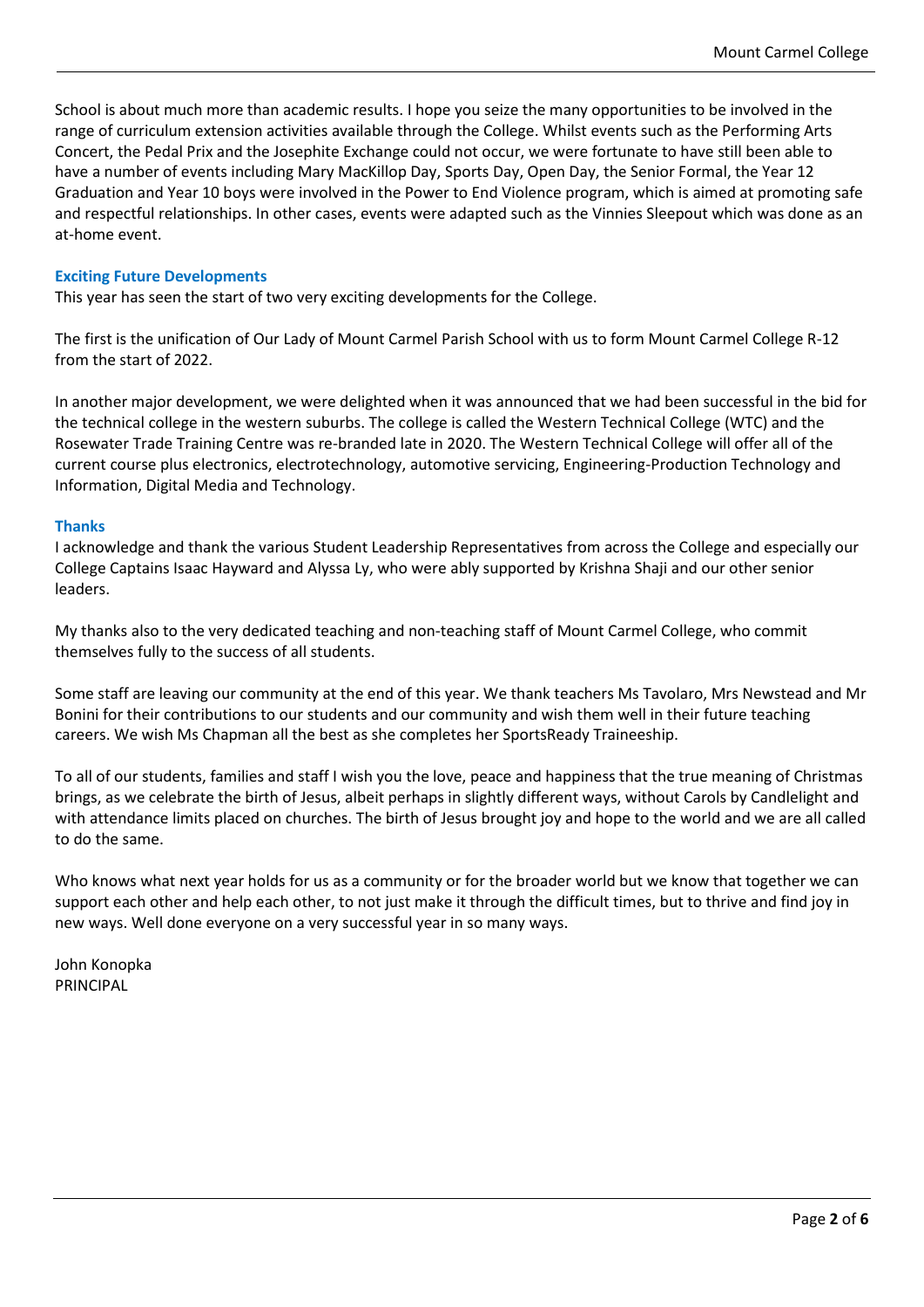## **School Context Information**

#### **School Type**

Mount Carmel College is situated in the western area of Adelaide in the suburb of Rosewater and provides a Catholic co-education for secondary students in the Josephite tradition. The Vision and Mission of Mount Carmel College is to serve its community by providing a quality, contemporary Catholic education. The legacy of the Josephite tradition enriches the College as it works to meet the needs of the times. At the heart of our mission is a diverse learning community where relationships are grounded in Gospel values, individuals feel they belong and all are encouraged to celebrate excellence.

#### **SES and Parent Community Information**

Mount Carmel College services families from the local community, including families from Catholic primary schools and a number of government primary schools. Mount Carmel College is a member school of the Catholic North Western Community, which comprises the College and eight Parish Primary Schools. Many of the families of our community endure financial constraints and make significant sacrifices to be able to choose a Catholic education for their children. The Josephite tradition of the College sees the College offer great support in helping families to manage their financial contributions to the College. The College has a Socio Economic Status (SES) score of 90.

| <b>Year Level</b> | <b>Enrolments</b> |
|-------------------|-------------------|
|                   | 113               |
| Я                 | 117               |
|                   | 99                |
| 10                | 77                |
| 11                | 88                |
| 12                | 94                |
| <b>Total</b>      | 588               |

#### **Enrolments**

#### **Percentage of Indigenous Enrolments**

In 2020 the College included 23 students who identified themselves of Aboriginal and/or Torres Strait Islander heritage, representing 4% of the total school population.

#### **Students with Disabilities**

In 2020 the College identified 143 students with a disability under NCCD as supplementary, substantial or extensive, representing 24% of the total school population.

#### **Teaching Staff Numbers**

Teaching staff numbers were 52, being a full time equivalent of 46.4

#### **Non-Teaching Staff Numbers**

Non-teaching staff numbers were 27, being a full time equivalent of 19.8

### **Teacher Qualifications**

| <b>Advanced Diploma/Diploma</b>              | 16 |
|----------------------------------------------|----|
| <b>Bachelor Degree</b>                       | 70 |
| <b>Graduate Diploma/Graduate Certificate</b> | 11 |
| <b>Master Degree</b>                         |    |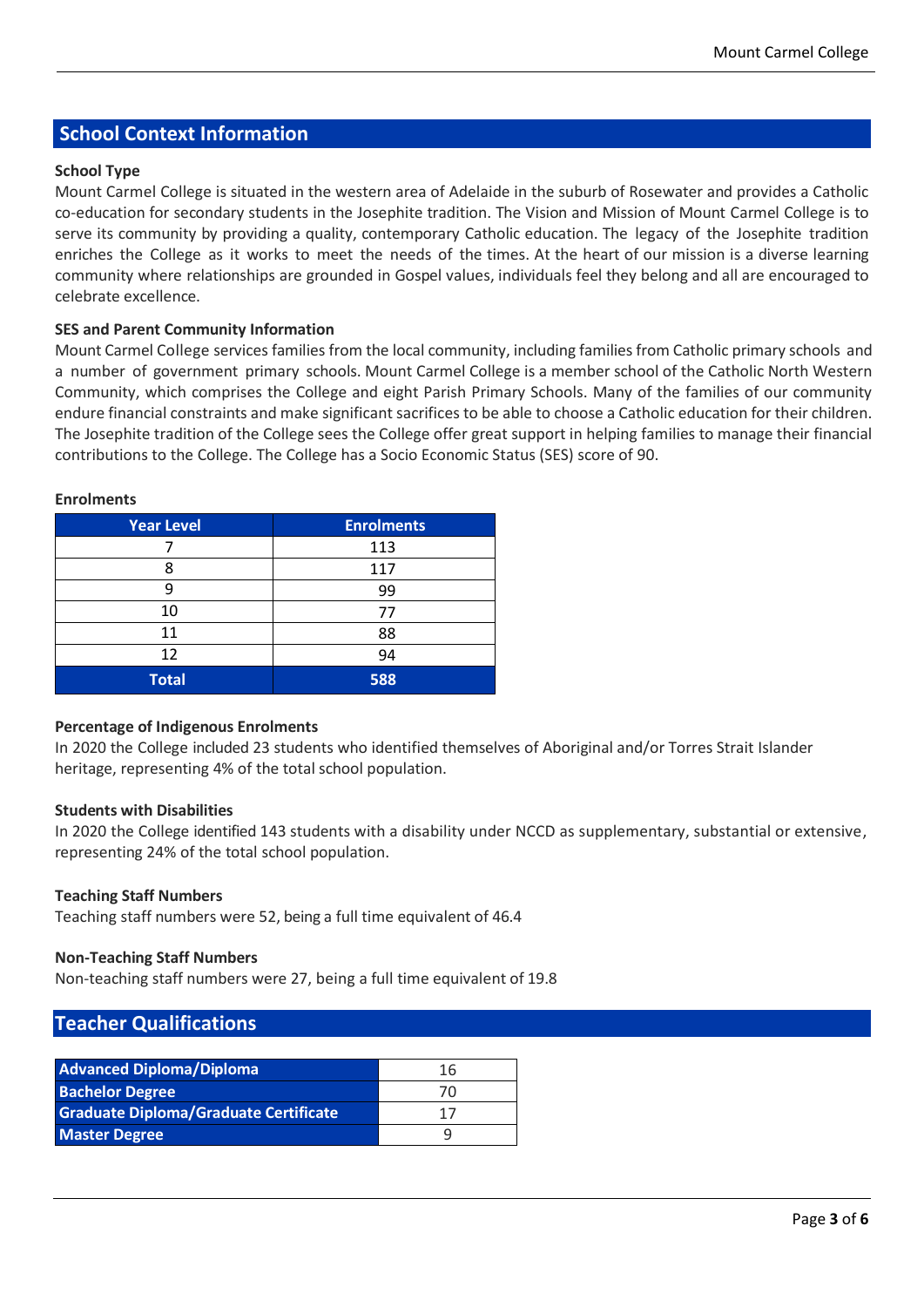## **Student Attendance**

| <b>Year Level</b> | <b>Percentage</b> |
|-------------------|-------------------|
| Year 7            | 80.2%             |
| Year 8            | 79.0%             |
| Year 9            | 76.7%             |
| Year 10           | 74.8%             |
| Year 11           | 74.3%             |
| Year 12           | 73.3%             |

COVID-19 affected comparative attendance data as remote learning and at home learning occurred in 2020.

#### **Procedures followed when a student is absent:**

- SMS message sent to parent's mobile
- Note from parent obtained upon student return
- Parents alerted to absences via SMS and/or phone calls
- Follow up by Coordinators involving parental interview
- Long term truancy reports made as legislated.

#### **NAPLAN Results**

2020 NAPLAN testing was cancelled Australia-wide due to COVID-19.

#### **Senior Secondary Outcomes and Post School Destinations**

In 2020, all Year 12 students at Mount Carmel College were successful in achieving their SACE. We are very proud of our continued success of 100% SACE achievement.

We also had the highest percentage of A grades (over 22% of all grades were A grades) in the College's history.

Over 99% of all Stage 2 students attained grades in the A to C bands.

88% of those who applied for university received an offer in the (first) major round and of these, 71% were offered their first preference.

Some of the university courses Year 12 students were accepted into include:

Bachelor of Mathematical and Computer Sciences, Bachelor of Architectural Design, Bachelor of Arts (Advanced) with Bachelor of Laws, Bachelor of Arts (Creative Writing), Bachelor of Business (Design and Marketing), Bachelor of Business (Tourism and Event Management), Bachelor of Business/Master of Management (Human Resource Management), Bachelor of Commerce (Accounting), Bachelor of Computer Science, Bachelor of Creative Arts (Fashion) in partnership with TAFE SA, Bachelor of Creative Industries, Bachelor of Criminology, Bachelor of Early Childhood Education (Honours) (Mawson Lakes), Bachelor of Education (Secondary)/Bachelor of Health Sciences, Bachelor of Engineering (Honours) (Chemical), Bachelor of Engineering (Honours) (Mechanical), Bachelor of Health and Medical Sciences, Bachelor of Health Sciences, Bachelor of Information Technology, Bachelor of Media (Photographic Imaging), Bachelor of Media (Popular Music), Bachelor of Media double degrees, Bachelor of Medical Science, Bachelor of Nursing (City East), Bachelor of Nursing (Pre-registration), Bachelor of Psychological Science, Bachelor of Psychology, Bachelor of Social Work (Magill), Bachelor of Sport, Health and Physical Activity (Outdoor Education), Bachelor of Teaching (Secondary)/Bachelor of Arts, UniSA Foundation Studies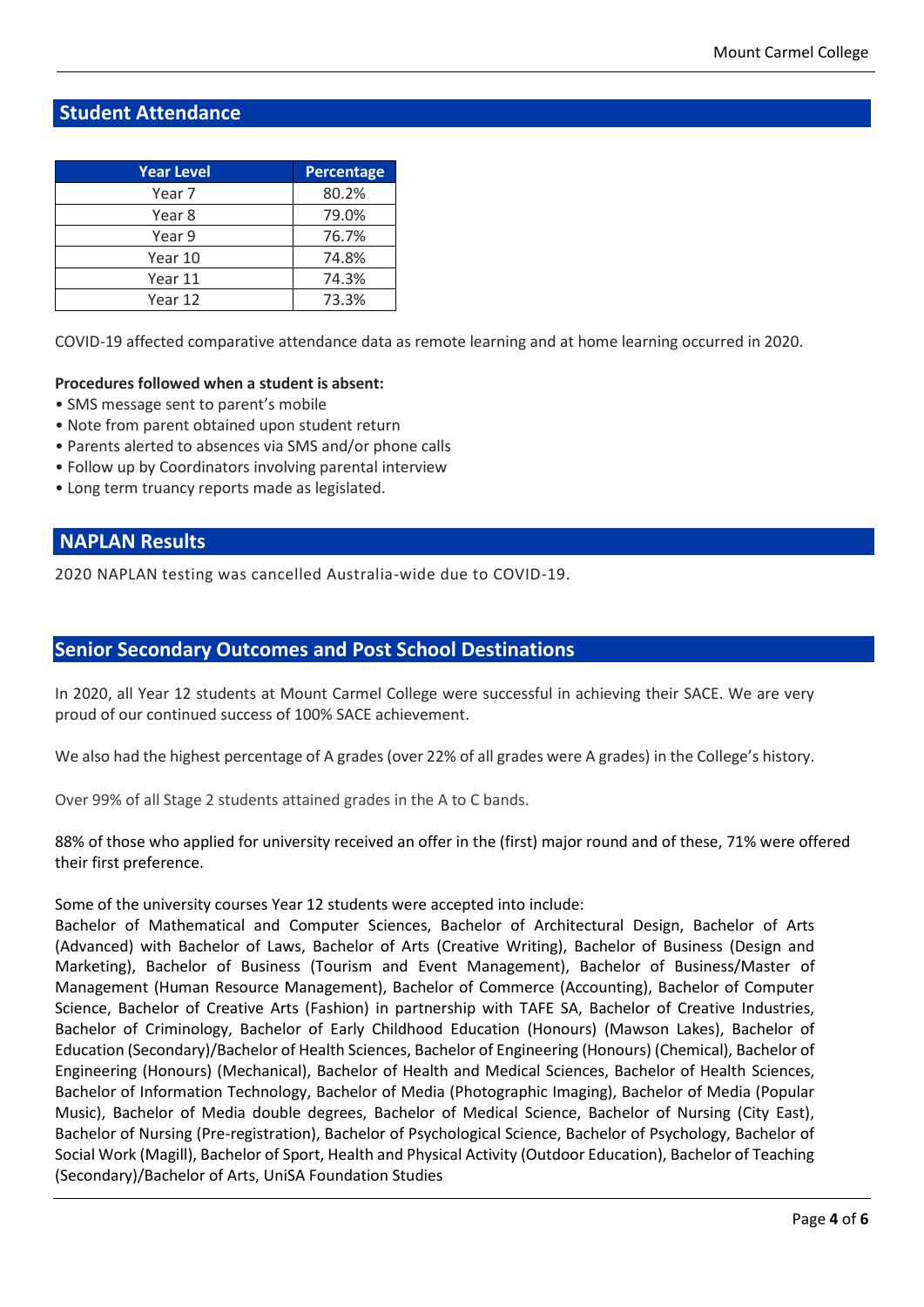Mount Carmel College has seen a significant number of students undertaking VET qualifications, with a total of 60 students undertaking VET qualifications and 17 students in Structured Workplace Learning.

Mount Carmel College works closely with the Rosewater Trade Training Centre, with a large number our VET students undertaking Qualifications in Hair and Beauty, Building and Construction and Engineering Productions at the Rosewater Trade Training Centre. We have also had students attend other RTOs to complete qualifications. Mount Carmel College Year 11 and Year 12 students completing VET qualifications are applying for apprenticeships or have gained apprenticeships in their field of study.

Year 10 students participated in introductory courses at RTTC for the second semester of the year which have been invaluable in allowing students to be introduced to courses before they commit to VET courses in senior years.

#### **School Income**

In 2020, the College income included:

| <b>Government Funding</b> | \$11,460,301 |
|---------------------------|--------------|
| <b>Fee Collection</b>     | \$1,736,014  |
| <b>Other</b>              | \$906,655    |

#### **School Improvement**

COVID-19 made 2020 a challenging year. Our Family Care & Connections Team approach where every family was phoned regularly by staff members to ascertain the family's wellbeing, as well as that of their child, was very much appreciated by our families.

During 2020, the school engaged in a self-assessment process that led to the development of a School Improvement Plan, based on the domains specified in the Continuous Improvement Framework for Catholic schools.

- 2.1 Some key goals in the 2020 School Improvement Plan included:
	- at least one ecological initiative implemented this year from the Ecological Conversion Action Plan
	- Staff have an increased understanding of our Catholic faith in the modern world
	- All teachers to be involved with Curtin University CCQ student surveys
	- 100% SACE completion achieved for this year
	- Percentage of grades in A band exceeds competitor schools for this year
	- Successful use of additional curriculum aspects of SEQTA
	- Prepare for 2021 Implementation of Student Academic Reports via SEQTA
	- Government decision as to who is awarded the funds for the Technical College in the western suburbs. If successful, commence planning process, courses, branding, marketing
	- Development and approval of new MCC Strategic Plan

#### **Progress towards 2019 goals**

The Newcastle Street façade and landscaping was completed. Staff were relocated to various offices as a result of the completion and utilisation of the Sacred Heart Centre.